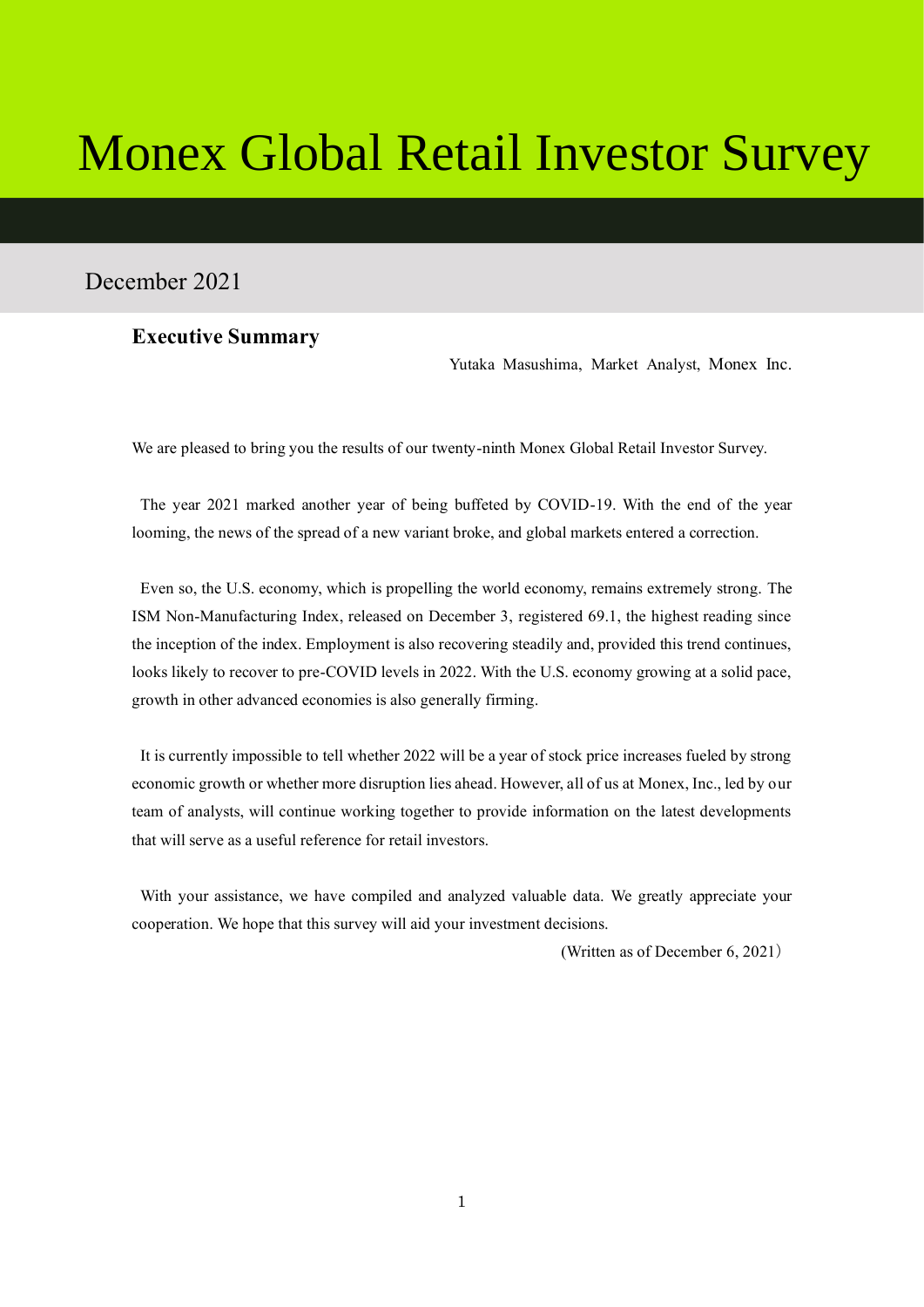## **Summary**

# **1. Global Survey Results: Survey of Retail Investors in Japan, U.S., and China (H.K.)**

( **1-1**) **The forecast DI (\*) for world stock markets fell in the U.S. and China but rose significantly in Japan.**

We asked retail investors in each region about their views on the world stock market for the coming three months. The DI rose significantly among retail investors in Japan from the previous survey (conducted in December 2020). However, the DI fell among retail investors in the U.S. and China.

【The forecast DI for world stock markets】

| [Japan]           | Dec. 2020: 14 $\rightarrow$ Dec. 2021: 39 (+25 points) |
|-------------------|--------------------------------------------------------|
| [U.S.]            | Dec. 2020: $28 \rightarrow$ Dec. 2021: 22 (-6 points)  |
| [China $(H.K.)$ ] | Dec. 2020: $37 \rightarrow$ Dec. 2021: 13 (-24 points) |

Figure1: Outlook on Stocks Globally for the Next 3 Months



Source: Monex, Inc.

\* DI (diffusion index): The percentage of respondents who answered, "will rise or improve" minus the percentage of respondents who answered, "will fall or deteriorate."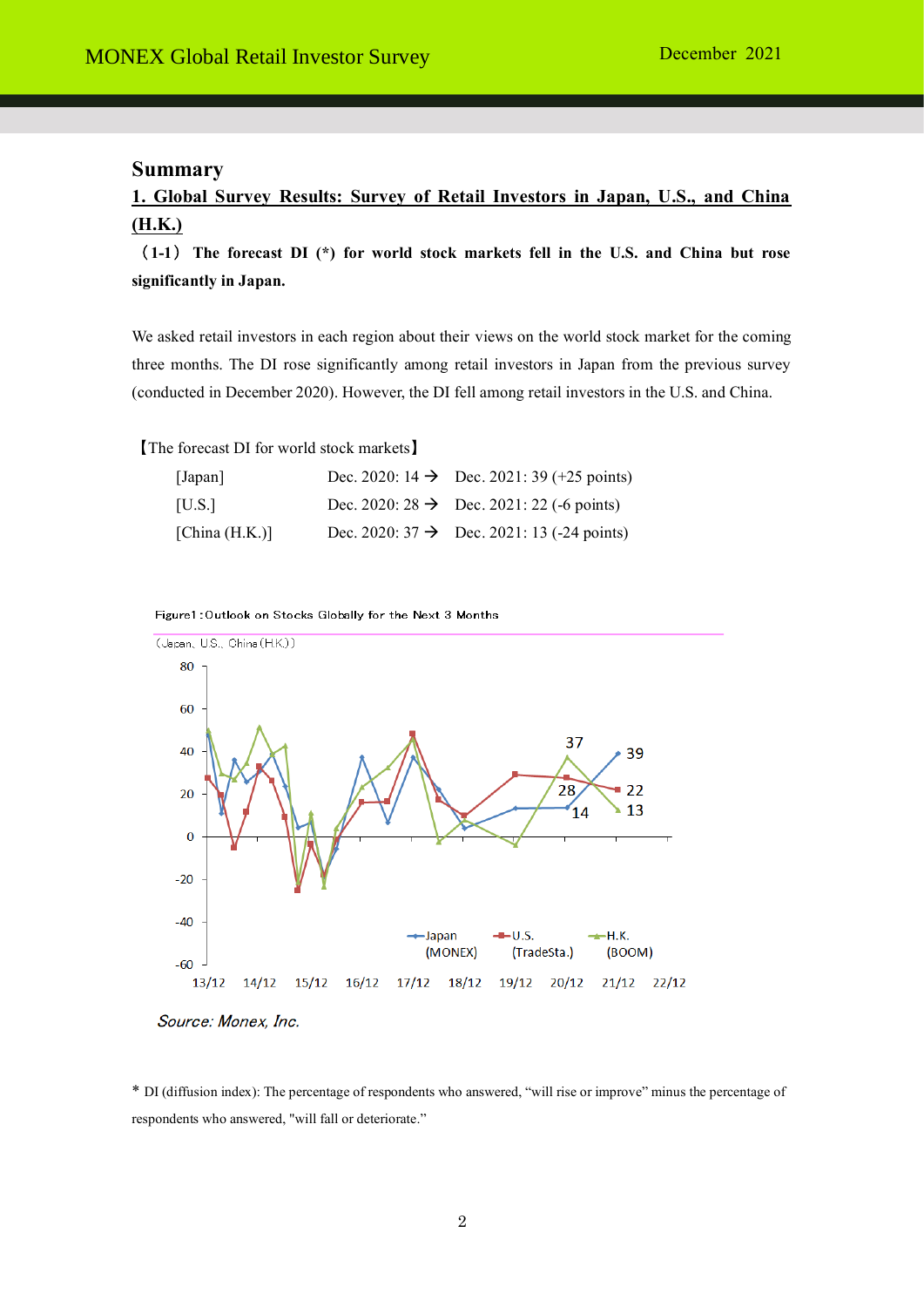### (**1-2**)**Expectations for U.S. stocks were highest among retail investors in all three regions.**

Retail investors in all three regions answered that the U.S. is the region with the greatest likelihood of stock price appreciation in the coming three months. Many investors appear to expect stock prices to continue to rise in the U.S., which is propelling the world economy.

【Expectations for stock markets in the coming three months】

| [Japan] |  | U.S.: $65.9\%$ Eu/U.K.: $4.4\%$ Asia excl. Japan: $9.1\%$ Japan: $20.5\%$    |
|---------|--|------------------------------------------------------------------------------|
| [U.S.]  |  | U.S.: 78.3% Eu/U.K.: 4.3% Asia excl. Japan: 12.6% Japan: 4.7%                |
|         |  | [China (H.K.)] U.S.: 52.9% Eu/U.K.: 8.1% Asia excl. Japan: 31.6% Japan: 7.4% |



Figure2-1: Expectation for Areas of Best Equity Performance for the Next 3 Months

Source: Monex, Inc.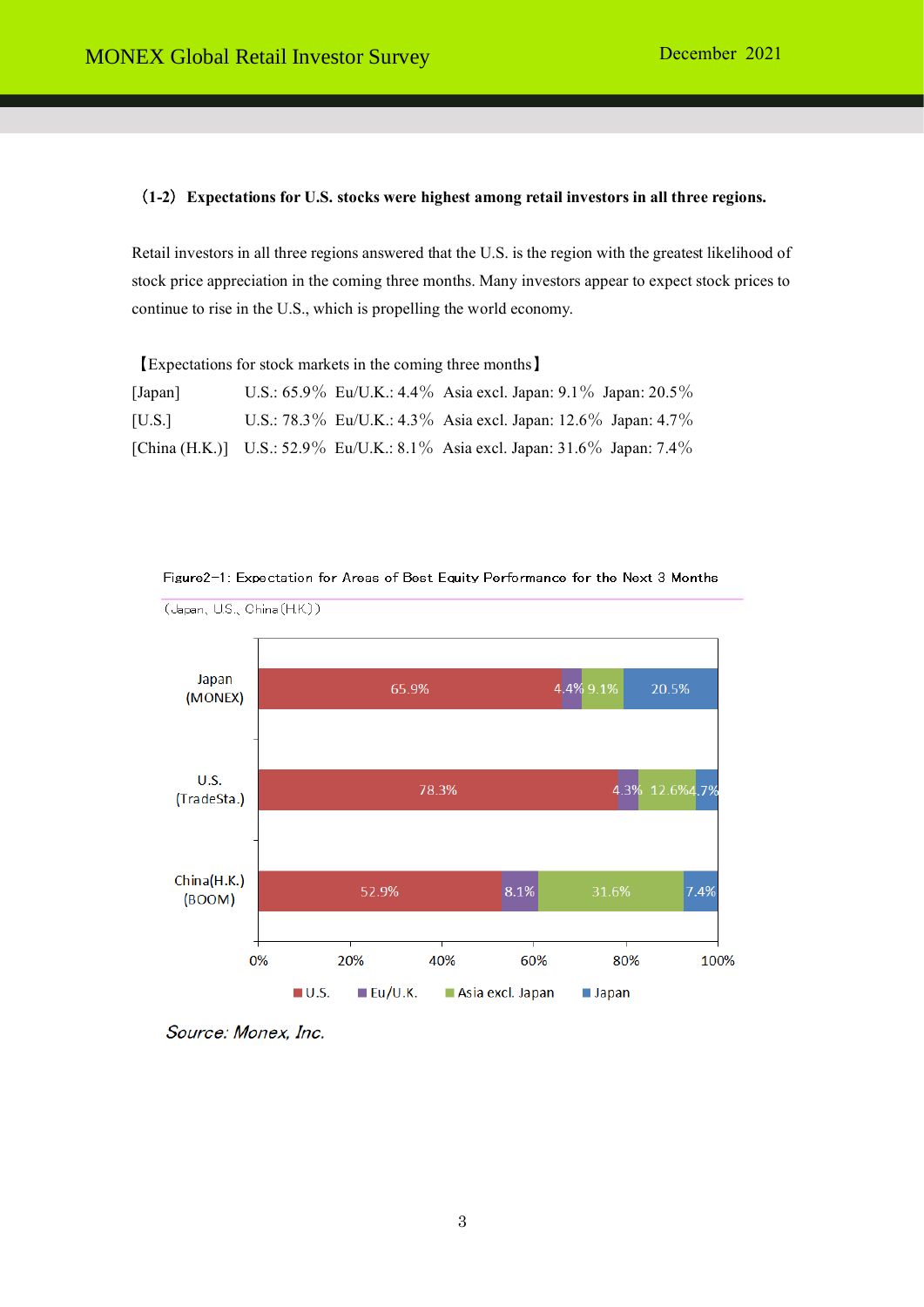

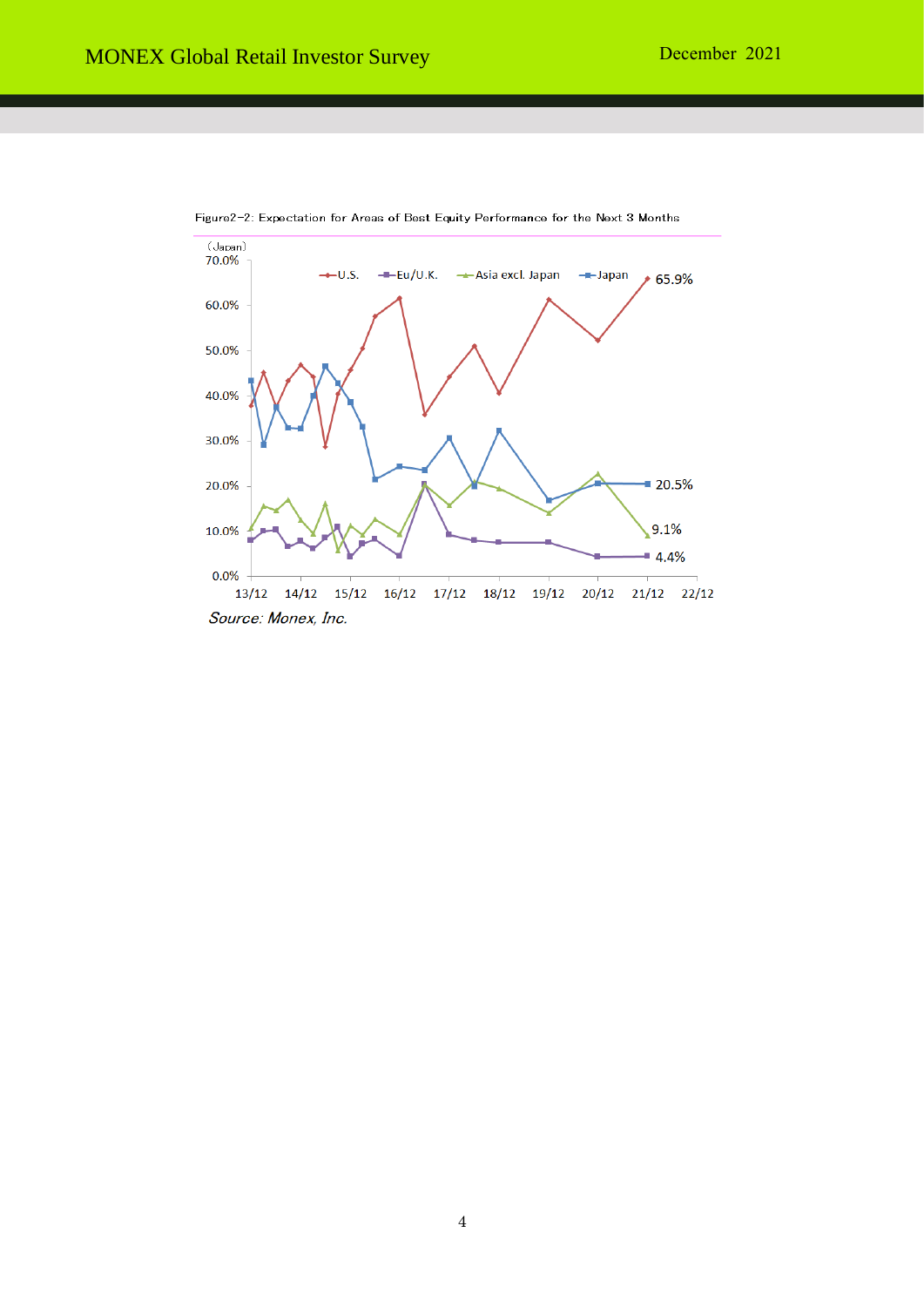

Figure2-3: Expectation for areas of Best Equity Performance for the Next 3 Months

Source: Monex, Inc.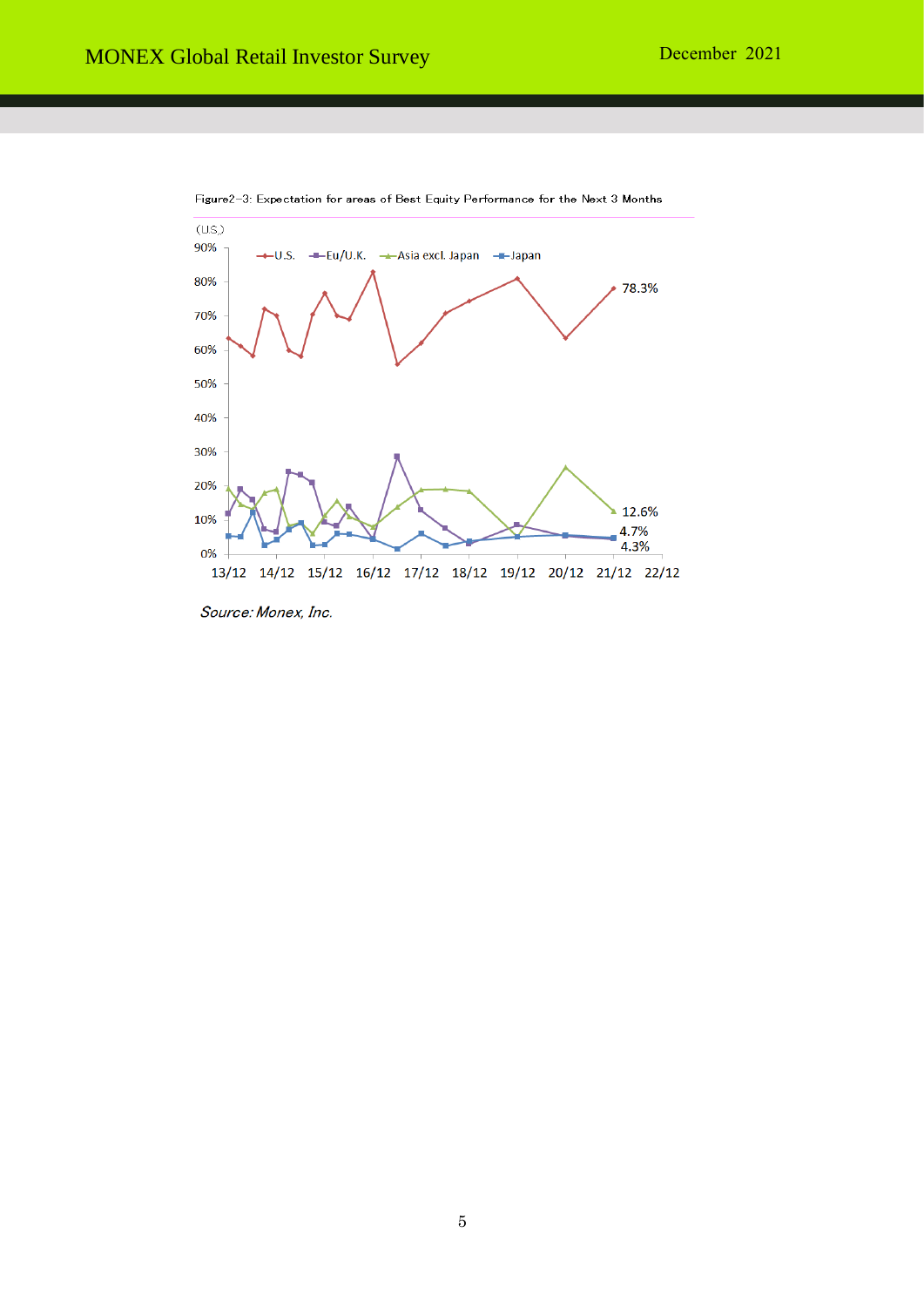

Source: Monex, Inc.

#### **Investors expect the Dow Jones high to be USD34,000 to USD38,000.**

We asked investors in Japan and China (Hong Kong) about their outlook for 2022 highs and lows for the New York Dow Jones Industrial Average. In Japan and China, most investors expect that the 2022 high will be USD34,000 to USD38,000. Looking at the outlook for 2022 lows, most investors in both regions expect that the low will be between USD27,000 and USD31,000. At the end of November, the New York Dow Jones Industrial Average was USD34,483. Investors in all countries appear to be concerned about market corrections to a certain degree.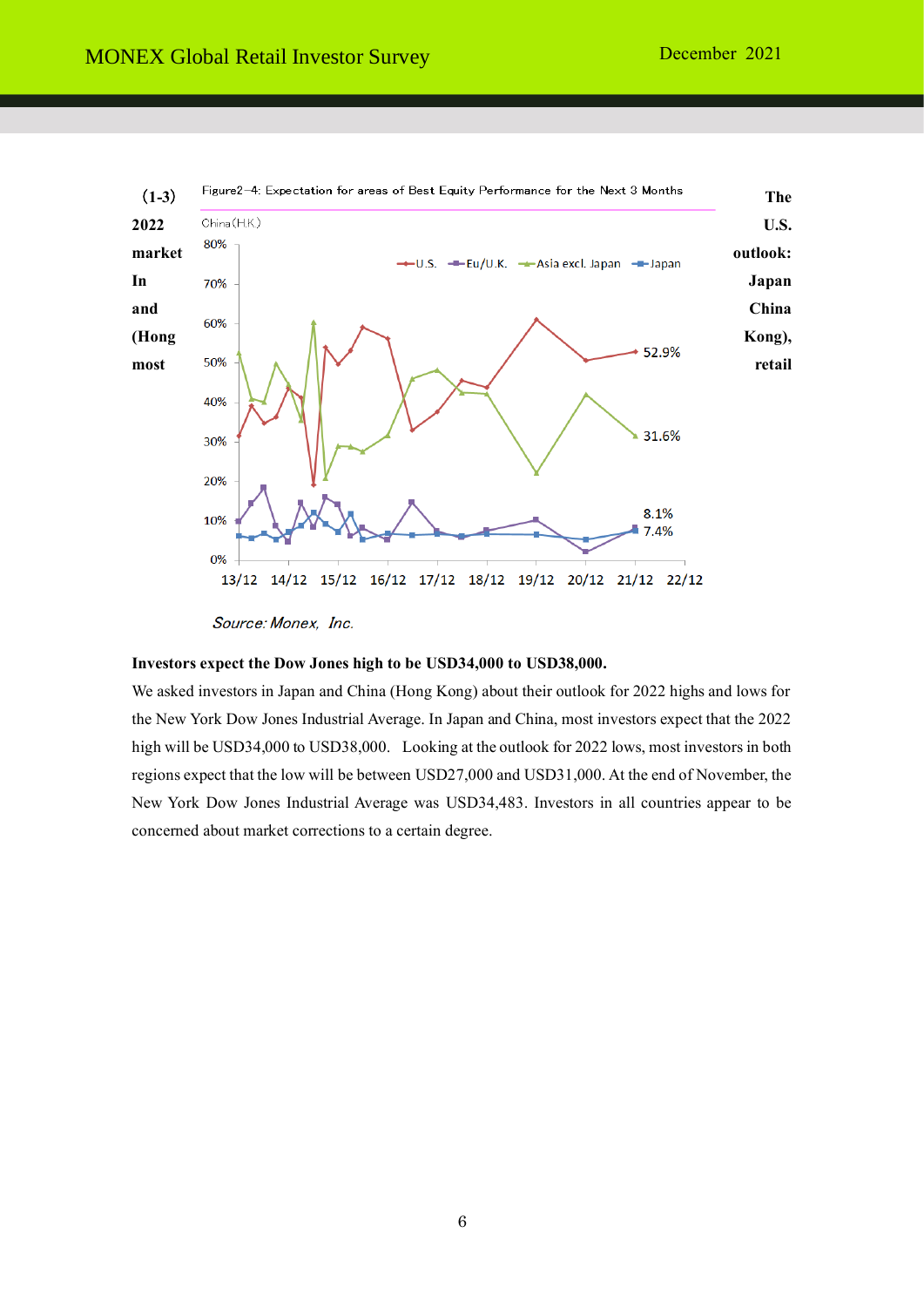Source: Monex Inc.



**(The 2022 U.S. market outlook according to retail investors in Japan and China (Hong Kong))**

# (**1-4**)**The percentage of retail investors in all three regions investing in cryptocurrency reached its highest level.**

Source: Monex Inc.

We asked retail investors about cryptocurrencies such as Bitcoin concerning their experience with it and their willingness to invest in it. The percentage of retail investors replying that they had already invested in cryptocurrency was 19.6% in Japan, 33.1% in the U.S., and 18.4% in China (Hong Kong), the highest level in each country since this question was introduced. Investment in cryptocurrency among retail investors appears to be becoming more widespread globally.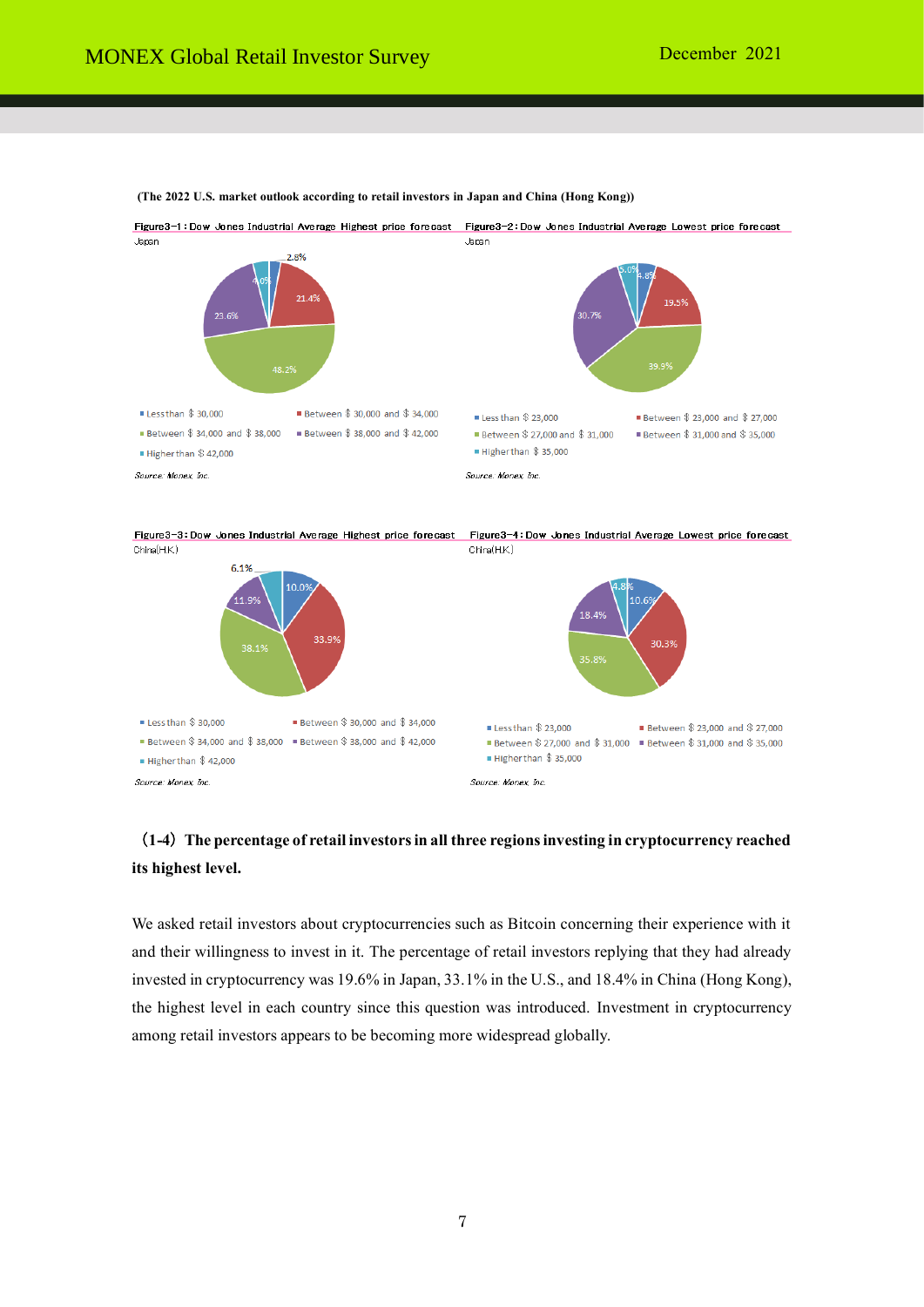

# **2**.**Japan Specific Quarterly Survey Results: Survey of Retail Investors in Japan** (**2-1**)**The U.S. stock DI rose significantly.**

For the coming three months, the Japanese retail investors' outlook (DI) for Japanese and Chinese stocks fell, but the DI for U.S. stocks rose to 56 from 46 in the previous survey.

| [Japanese Stocks DI] | Sep. 2021: $44 \rightarrow$ Dec. 2021: 18 (-26 points)      |
|----------------------|-------------------------------------------------------------|
| [U.S. Stocks DI]     | Sep. 2021: $46 \rightarrow$ Dec. 2021: 56 (+10 points)      |
| [China stocks DI]    | Sep. 2021: $-11 \rightarrow$ Dec. 2021: -28 ( $-17$ points) |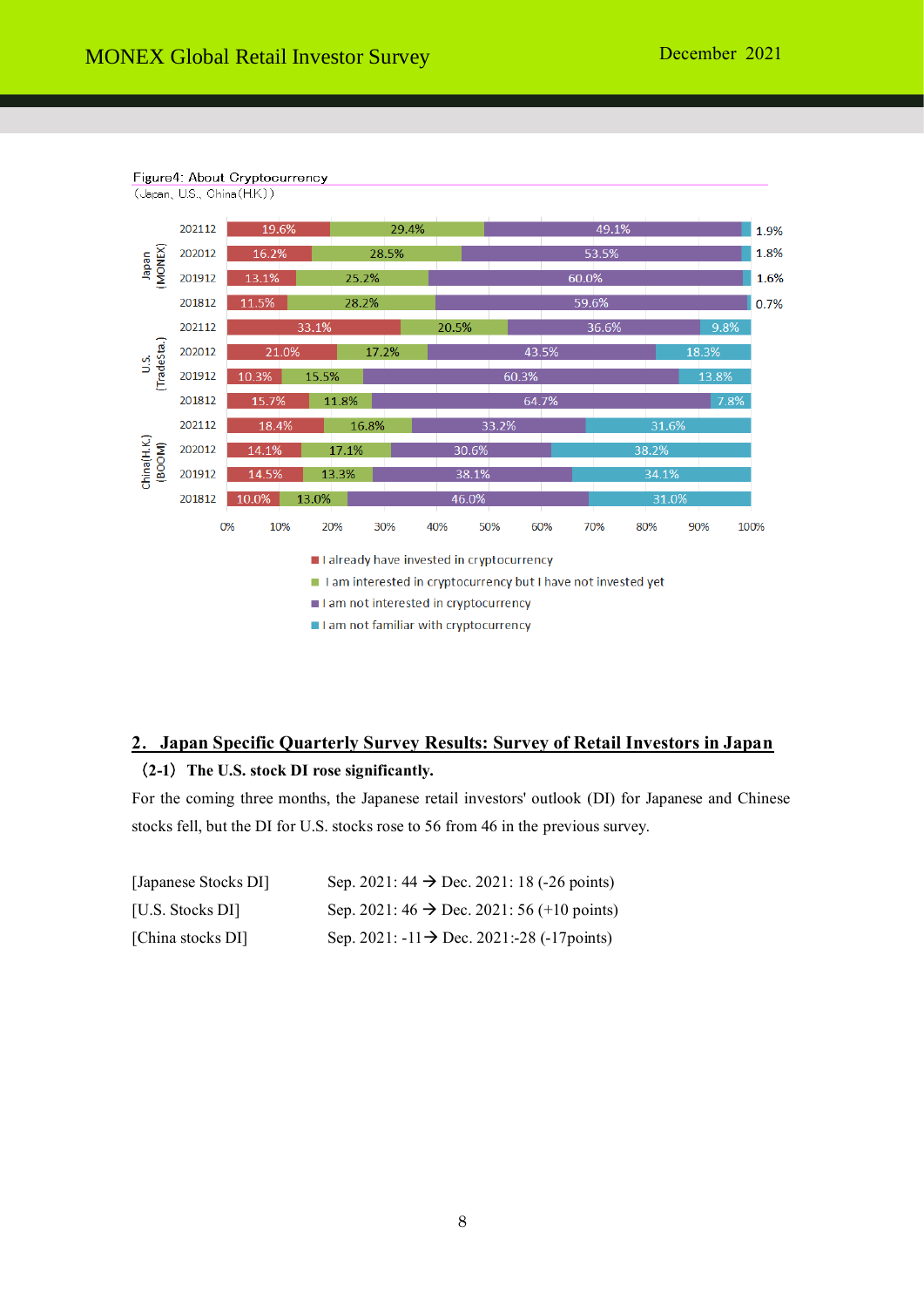

Figure5-1: Outlook on Stocks for the Next 3 Months

Source: Monex, Inc.



Figure5-2: Japanese Investor's Japan Stock DI and Nikkei 225

Source: Monex, Inc.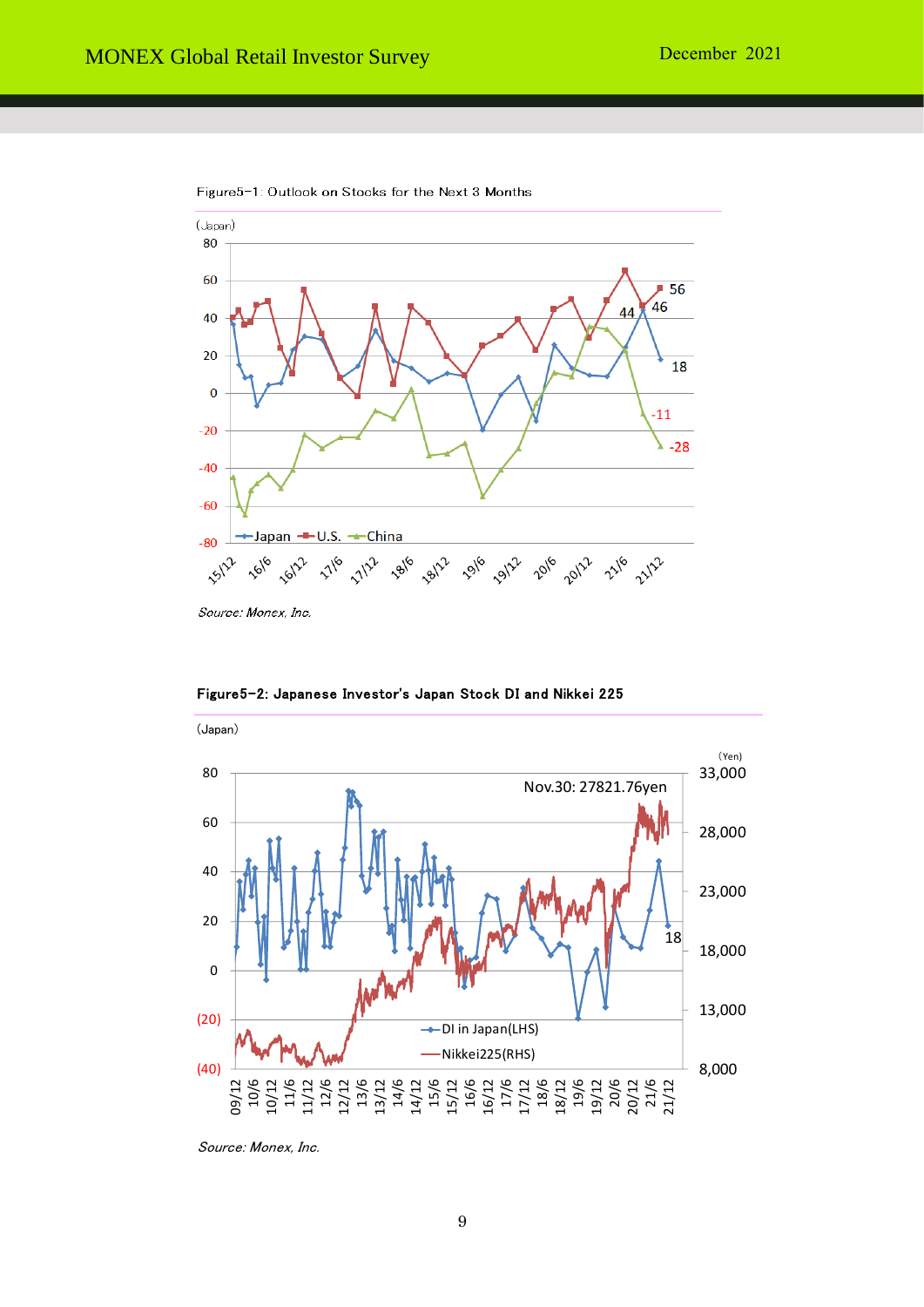(**2-2**)**The highest percentage of investors, 55.9%, forecast the 2022 high for the Nikkei average to be JPY29,000 to JPY32,000.**

We asked Japanese retail investors about their forecast of 2022 highs and lows of the Nikkei Stock Average. The percentage forecasting that the 2022 high of the Nikkei Stock Average would be **JPY** 29,000 - **JPY**32,000 was highest, at 55.9%. The percentage forecasting a 2022 low of **JPY**25,000 - **JPY**28,000 was highest, at 41.3%. At the end of November, the Nikkei Stock Average stood at JPY27,821, which shows that many investors expect to see highs and lows which fluctuate slightly from the current level.



# **Outline of Survey & Characteristics of Respondents**

| mя<br>-20 F<br>Π<br>л |  |
|-----------------------|--|
|-----------------------|--|

| Method:           | Online survey                    |
|-------------------|----------------------------------|
| Respondents:      | Customers of Monex, Inc.         |
| $#$ of Responses: | 1.019                            |
| Period:           | November 19 to November 28, 2021 |

[Gender]

| Male  | Female | No response |     |     |     |
|-------|--------|-------------|-----|-----|-----|
| 82.7% | 15.6%  | $1.7\%$     |     |     |     |
| [Age] |        |             |     |     |     |
| Minor | 20s    | 30s         | 40s | 50s | 60s |